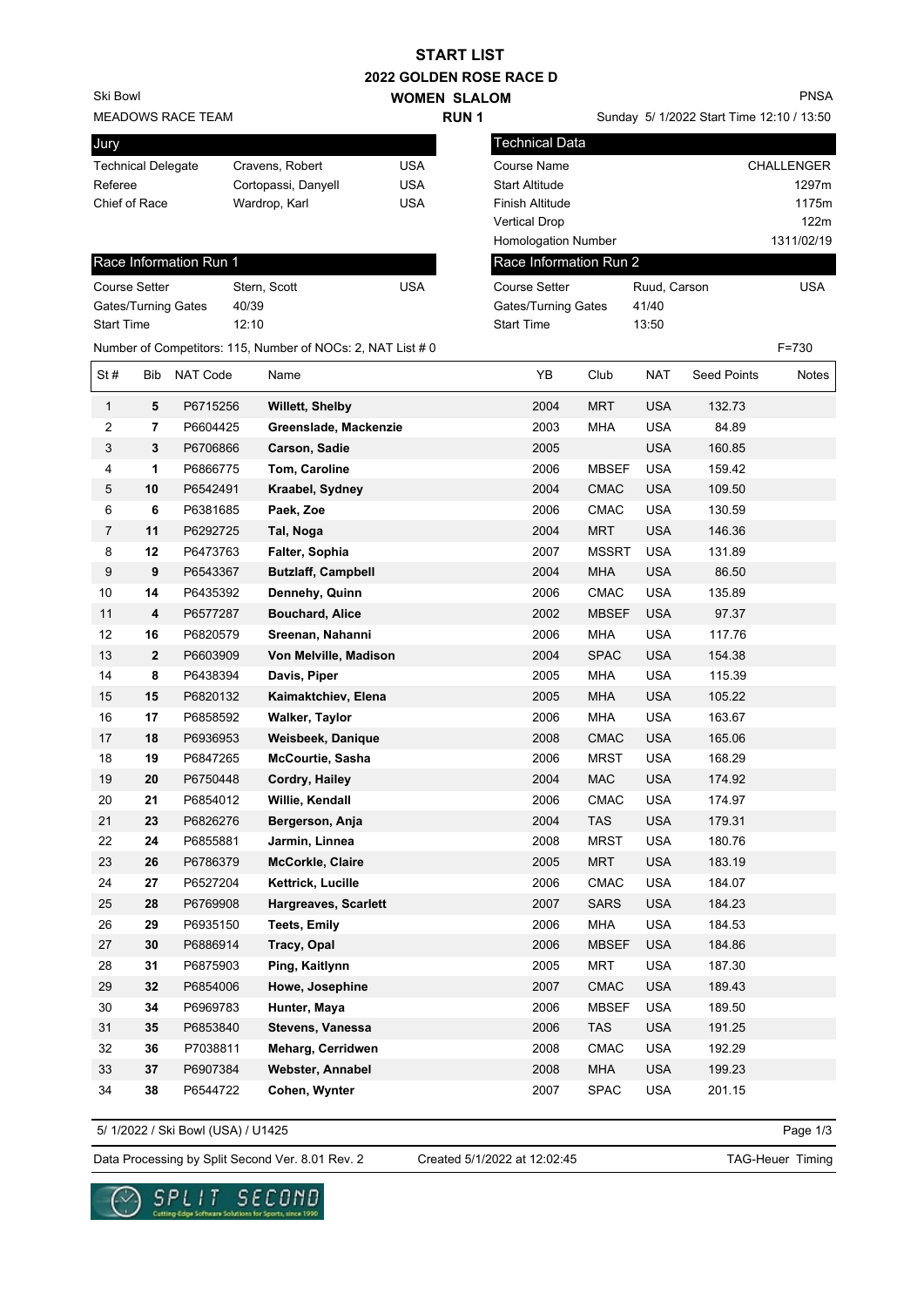**2022 GOLDEN ROSE RACE D WOMEN SLALOM START LIST**

MEADOWS RACE TEAM Ski Bowl

Sunday 5/ 1/2022 Start Time 12:10 / 13:50

PNSA

| MEADOWS RACE TEAM |            |                      | RUN <sub>1</sub>        |  | Sunday 5/ 1/2022 Start Time 12:10 / 13:50 |                              |                          |                    |       |
|-------------------|------------|----------------------|-------------------------|--|-------------------------------------------|------------------------------|--------------------------|--------------------|-------|
| St#               | <b>Bib</b> | NAT Code             | Name                    |  | YB                                        | Club                         | <b>NAT</b>               | <b>Seed Points</b> | Notes |
| 35                | 40         | P6814788             | Forbes, Coral           |  | 2005                                      | <b>MHA</b>                   | <b>USA</b>               | 203.98             |       |
| 36                | 41         | P6784749             | Bogatin, Payton         |  | 2004                                      | MAC                          | <b>USA</b>               | 204.83             |       |
| 37                | 42         | P6766577             | Neal, Madalyn           |  | 2008                                      | <b>CMAC</b>                  | <b>USA</b>               | 207.27             |       |
| 38                | 43         | P6855916             | Kinney, Moira           |  | 2008                                      | CMAC                         | <b>USA</b>               | 211.38             |       |
| 39                | 44         | P6827523             | Barnett, Hannah         |  | 2005                                      | <b>MRST</b>                  | <b>USA</b>               | 213.01             |       |
| 40                | 45         | P6492151             | Gawlik, Sylvia          |  | 2004                                      | <b>WPSC</b>                  | <b>USA</b>               | 213.20             |       |
| 41                | 46         | P6607483             | <b>Walker, Mckenzie</b> |  | 2004                                      | <b>MAC</b>                   | <b>USA</b>               | 220.85             |       |
| 42                | 47         | P6713065             | Robinson, Alyssa        |  | 2007                                      | <b>LPRT</b>                  | <b>USA</b>               | 221.32             |       |
| 43                | 48         | P7073883             | Garcia, Hannah          |  | 2009                                      | <b>CSAT</b>                  | <b>USA</b>               | 223.16             |       |
| 44                | 49         | P6806166             | Cohen, Willow           |  | 2009                                      | <b>MHA</b>                   | <b>USA</b>               | 223.30             |       |
| 45                | 50         | P6998147             | Grantor, Malia          |  | 2006                                      | <b>MRST</b>                  | <b>USA</b>               | 225.25             |       |
| 46                | 51         | P6436794             | Gardella, Allison       |  | 2006                                      | <b>MSSRT</b>                 | <b>USA</b>               | 226.28             |       |
| 47                | 52         | P6935683             | Bigham, Isla            |  | 2008                                      | <b>CMAC</b>                  | <b>USA</b>               | 227.21             |       |
| 48                | 53         | P6789244             | Zarosinski, Lux         |  | 2005                                      | <b>MRT</b>                   | <b>USA</b>               | 229.24             |       |
| 49                | 54         | P6853575             | Peterson, Danielle      |  | 2007                                      | <b>MRST</b>                  | <b>USA</b>               | 231.05             |       |
| 50                | 55         | P6685335             | <b>Collins, Libby</b>   |  | 2007                                      | <b>MSSRT</b>                 | <b>USA</b>               | 233.06             |       |
| 51                | 56         | P6955386             | Tomlisson, Sophia       |  | 2006                                      | <b>TAS</b>                   | <b>USA</b>               | 233.89             |       |
| 52                | 57         | P7106627             | Zanger, Mataya          |  | 2007                                      | <b>MBSEF</b>                 | <b>USA</b>               | 235.66             |       |
| 53                | 58         | P6728684             | Mckenna, Rowan          |  | 2008                                      | <b>CSAT</b>                  | <b>USA</b>               | 236.27             |       |
| 54                | 59         | P6982186             | Fagan, Abigail          |  | 2007                                      | <b>MBSEF</b>                 | <b>USA</b>               | 239.30             |       |
| 55                | 60         | P6977921             | <b>Stapleton, Marie</b> |  | 2009                                      | <b>MBSEF</b>                 | <b>USA</b>               | 240.66             |       |
| 56                | 61         | P6926932             | Nicholson, Jenna        |  | 2005                                      | <b>MRT</b>                   | <b>USA</b>               | 241.82             |       |
| 57                | 62         | P6949541             | Glaser, Ava             |  | 2007                                      | <b>MBSEF</b>                 | <b>USA</b>               | 243.61             |       |
| 58                | 63         | P6852846             | Szabadi, Zia            |  | 2007                                      | SPAC                         | <b>USA</b>               | 247.83             |       |
|                   |            |                      |                         |  |                                           |                              |                          |                    |       |
| 59<br>60          | 64<br>65   | P6712416<br>P6984301 | Anderson, Aubrey        |  | 2009<br>2007                              | <b>MSSRT</b><br><b>MBSEF</b> | <b>USA</b><br><b>USA</b> | 248.32<br>254.15   |       |
|                   |            |                      | Doden, Quincy           |  |                                           |                              |                          |                    |       |
| 61                | 66         | P7099411             | Brown, Zoe              |  | 2009                                      | <b>MBSEF</b>                 | <b>USA</b>               | 261.05             |       |
| 62                | 67         | P6855584             | Fretwell, Molly         |  | 2009                                      | <b>MRST</b>                  | <b>USA</b>               | 263.96             |       |
| 63                | 68         | P6766742             | Rizvi, Maya             |  | 2009                                      | <b>SARS</b>                  | <b>USA</b>               | 264.22             |       |
| 64                | 69         | P6655834             | Morell, Camylla         |  | 2007                                      | <b>BART</b>                  | <b>USA</b>               | 266.38             |       |
| 65                | 70         | P6687644             | Gamroth, Jordan         |  | 2009                                      | <b>WPSC</b>                  | <b>USA</b>               | 266.83             |       |
| 66                | 71         | P7071211             | Brumder, Solari         |  | 2009                                      | <b>MBSEF</b>                 | <b>USA</b>               | 267.04             |       |
| 67                | 72         | P6937183             | Hatfield, Sara          |  | 2008                                      | <b>WPSC</b>                  | <b>USA</b>               | 267.56             |       |
| 68                | 73         | P6837367             | Stiller, Hannah         |  | 2007                                      | SARS                         | <b>USA</b>               | 270.87             |       |
| 69                | 74         | P6842571             | <b>McGinnis, Sophia</b> |  | 2005                                      | <b>MRT</b>                   | <b>USA</b>               | 272.59             |       |
| 70                | 75         | P6546287             | Miller, Paige           |  | 2006                                      | TAS                          | <b>USA</b>               | 274.21             |       |
| 71                | ${\bf 76}$ | P6791725             | Petersen, Ailie         |  | 2008                                      | <b>SARS</b>                  | <b>USA</b>               | 274.65             |       |
| 72                | 77         | P6804735             | Lynaugh, Teagan         |  | 2008                                      | CSAT                         | <b>USA</b>               | 275.81             |       |
| 73                | 125        | P6770701             | Metts, Zaria            |  | 2009                                      | <b>SARS</b>                  | <b>USA</b>               | 275.85             |       |
| 74                | 78         | P7075898             | Danner, Lindsey         |  | 2008                                      | MHA                          | <b>USA</b>               | 283.49             |       |
| 75                | 79         | P6847768             | De Lint, Kiana          |  | 2007                                      | <b>MBSEF</b>                 | <b>USA</b>               | 290.73             |       |
| 76                | 80         | P6955948             | Stromberg, Morgan Faith |  | 2008                                      | TAS                          | <b>USA</b>               | 292.77             |       |
| 77                | 81         | P7015391             | DeGennaro, Perri        |  | 2009                                      | <b>MRT</b>                   | <b>USA</b>               | 295.10             |       |
| 78                | 82         | P6795142             | Kownas, Clara           |  | 2007                                      | SPAC                         | <b>USA</b>               | 297.19             |       |
| ${\bf 79}$        | 83         | P6985182             | Mortensen, Zoe          |  | 2007                                      | <b>MRT</b>                   | <b>USA</b>               | 300.98             |       |

5/ 1/2022 / Ski Bowl (USA) / U1425

Page 2/3

Data Processing by Split Second Ver. 8.01 Rev. 2 Created 5/1/2022 at 12:02:45 TAG-Heuer Timing

Created 5/1/2022 at 12:02:45